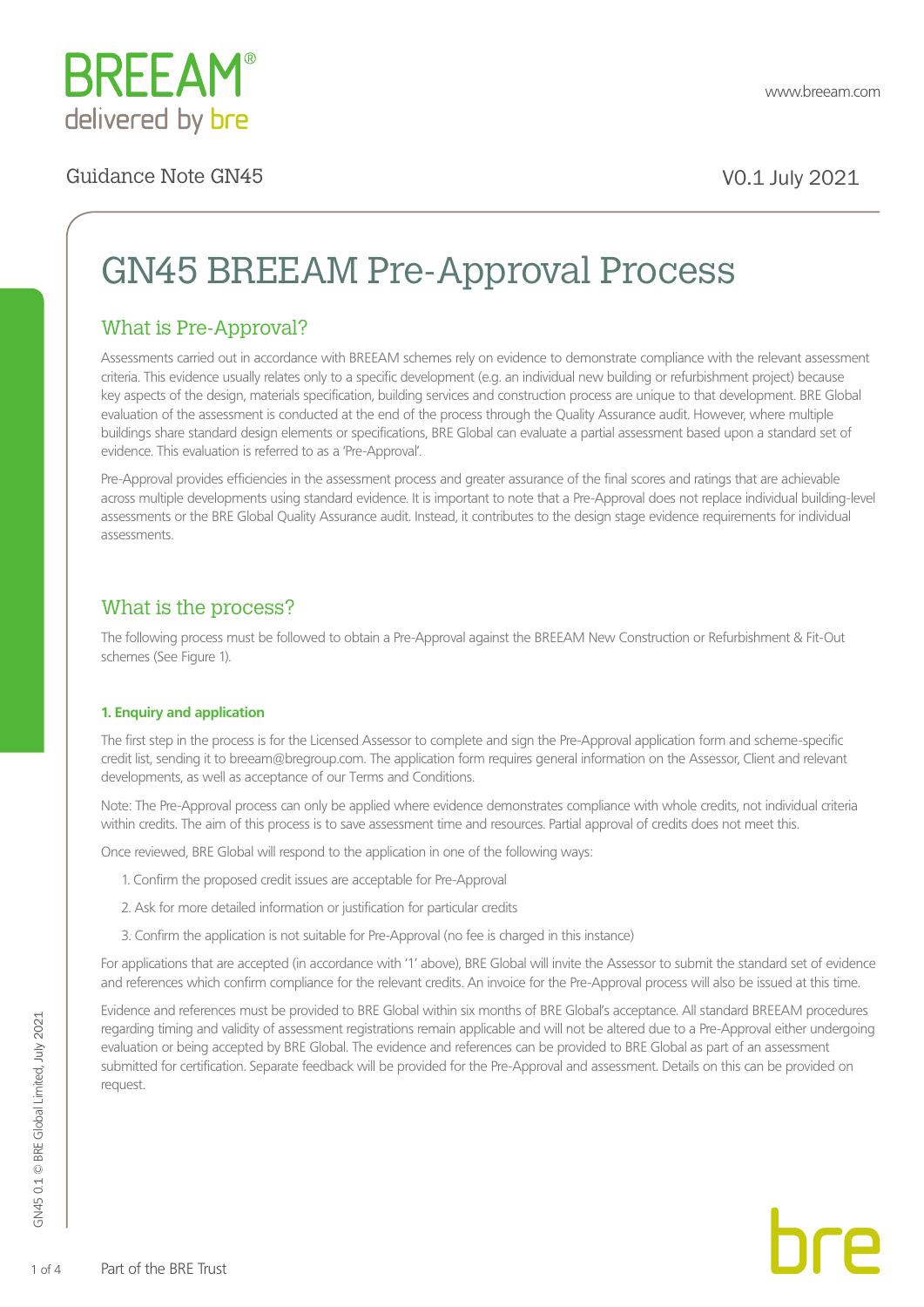

### Guidance Note GN45 V0.1 July 2021

### **2. Pre-Approval evidence submission and BRE Global evaluation**

Assessors must submit the Scoring & Reporting tool<sup>1</sup>, completed with all relevant details for all credits targeted for Pre-Approval. Upon receipt of the tool and standard set of evidence and references, BRE Global will evaluate them i.e. conduct a Quality Assurance audit, in accordance with the same process used for standard assessments. However, all issues assessed and all evidence will be reviewed. Feedback will be provided with comments against any identified non-conformances. The Assessor can re-submit additional assessment evidence or justifications to address such non-conformances, clarifying when any documents are superseded. Credits remain tradeable and therefore the Assessor can choose to remove any credit from the Pre-Approval at any time. When all proposed credits have been audited and there are no outstanding non-conformances, BRE Global will provide a formal letter confirming the credits included in the Pre-Approval and document references for the standard set of evidence.

Note: For evidence that is provided in any language other than English, BRE Global will charge the standard translation fee applicable at that time. This will only cover the translation requirements of the standard set of evidence and any resubmissions for the Pre-Approval. Translation fees will be applied, where necessary, for assessments submitted using the Pre-Approval.

### **3. Use of the Pre-Approval**

For each development using the Pre-Approval, the Assessor shall complete their assessment in the usual way, including the referencing of evidence. When an assessment is submitted for a certification decision, the Assessor must notify BRE Global that they are using the Pre-Approval process. Where the development achieves compliance for a particular credit using the Pre-Approval, the Assessor must state/ reference that the Pre-Approval applies. In doing so, the Assessor confirms that no further or additional assessment is required, and the Pre-Approval confirms compliance for all criteria applicable to the individual development. All credits remain tradeable, so each development does not have to use all the Pre-Approved credits. This allows flexibility for unique elements of individual developments, where Pre-Approved credits may be withheld or achieved using alternative compliance and evidence.

It should be noted that the Pre-Approval process does not involve any changes to the Quality Assurance process, frequency or level of audit conducted on an individual Assessor's assessments.

### **4. Pre-Approval Validity Period**

Once a Pre-Approval has been granted by BRE Global, it can be used on assessments submitted for certification within three years (for assessments of the appropriate client projects only). Each Pre-Approval can be used on a maximum of 100 BREEAM assessments.

The Pre-Approval will reference a specific scheme version to which it applies, e.g. BREEAM UK New Construction 2018, and cannot be used against subsequent versions of the scheme unless it has been updated. It will also reference the Scheme Document issue number valid at that time (e.g. '1.2'). However, the Pre-Approval can be used for any assessment under a subsequent re-issue of the same scheme version (e.g. 'BREEAM UK New Construction 2018 issue 2.0') at the Assessor's discretion. It is the Assessors responsibility to ensure that the Pre-Approval evidence demonstrates compliance with any amended requirements in the subsequent version of the scheme. Nonconformances may be raised where the standard set of evidence does not show compliance to a subsequent scheme issue.

### **5. Amendments to BREEAM Scheme or the Pre-Approved evidence**

Where Scheme Document changes or clarifications resulting from a scheme reissue affect Pre-Approved credits, or where a Client makes changes to the Pre-Approval evidence, the Assessor shall manage the resulting impact by either:

- 1. Not using the Pre-Approval for the affected credits. The credits can still be awarded where development-specific evidence shows compliance.
- 2. Contact BRE Global to request an amendment to the Pre-Approval. If accepted, the assessor shall assess the changes to the evidence and submit to BRE Global for audit. The fee for this work is detailed in the Fees section below.

1 Where an Excel version of the Scoring and Reporting Tool is not available for the scheme, submission of evidence and references should be made in a simple table format.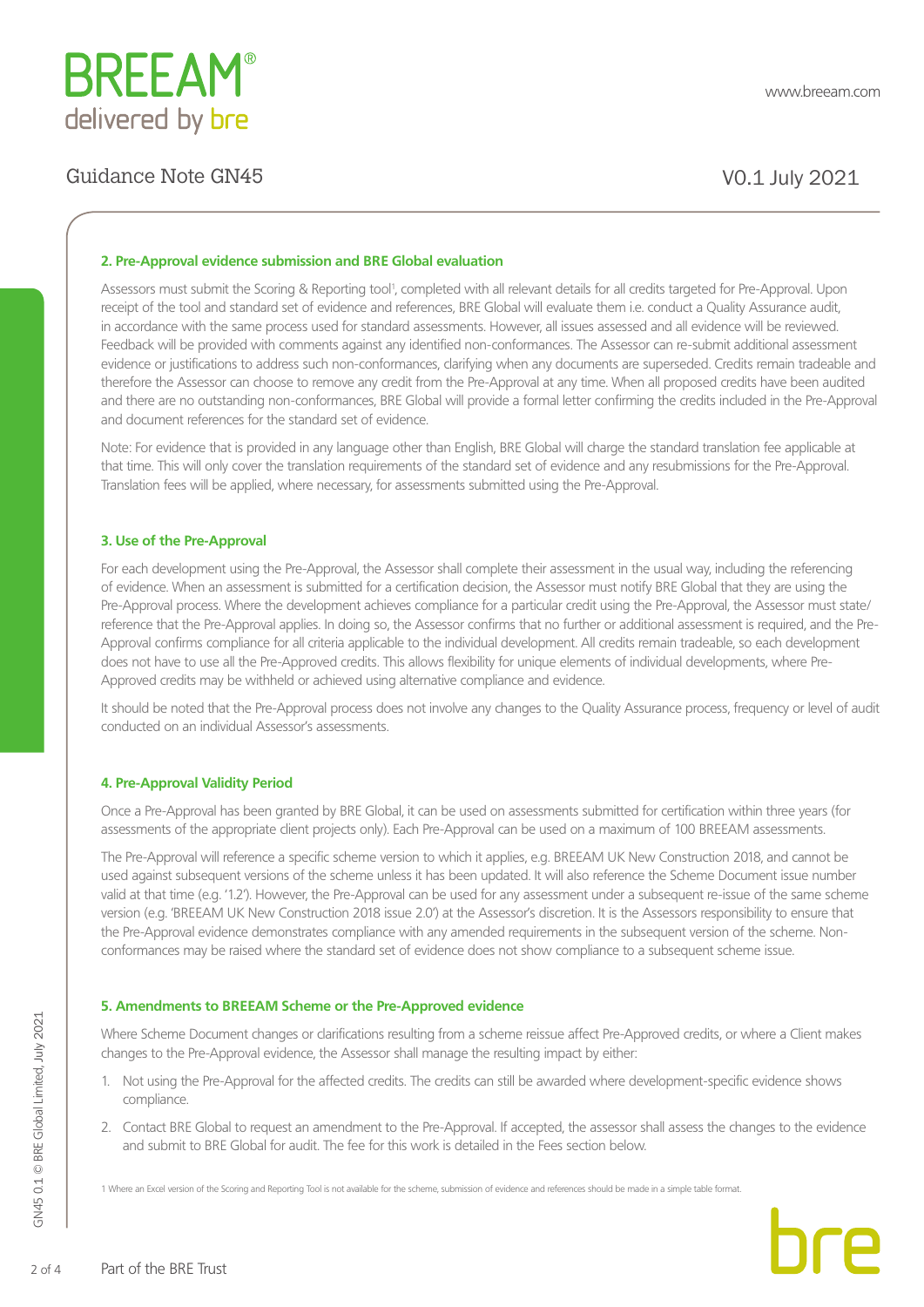

## Guidance Note GN45 V0.1 July 2021

### Further information

### **Fees**

Fee is per application and payable on BRE Global confirming the proposed credit issues are acceptable for Pre-Approval.

| Standard Fee                                                                                                                                                                                                        | £15850         |
|---------------------------------------------------------------------------------------------------------------------------------------------------------------------------------------------------------------------|----------------|
| Additional specification type(s), amendments to a Pre-Approval granted by BRE, when an extension is required beyond<br>the initial three years or when the Pre-Approval is to be used in more than 100 assessments. | £2070 each $ $ |

Standard BRE Global translation fees will apply where evidence is not provided in English.

Fees for Pre-Approval against multiple schemes and travel expenses (where a meeting is required) are determined on a case-by-case basis. Please contact us in these and other individual circumstances.

### **Other schemes**

Please contact BRE Global for Pre-Approval enquiries regarding other schemes, including the Home Quality Mark or CEEQUAL.

### **NSO territories**

Please contact BRE Global in instances where some of the projects which will use a Pre-Approval are located in countries covered by any of the BREEAM National Scheme Operators.

### **Ownership of Pre-Approval**

BRE Global will retain ownership of all Pre-Approval documents and grant the Client the right to use it (through a suitably licensed Assessor) on their projects. The Client is therefore entitled to share the Pre-Approval with any Licensed Assessor organisation they appoint for the purpose of carrying out assessments of the relevant projects.

BRE Global will keep copies of the Pre-Approved documents (as detailed in section 2 above). We will only provide this to a third party on the written request or agreement of the Client.